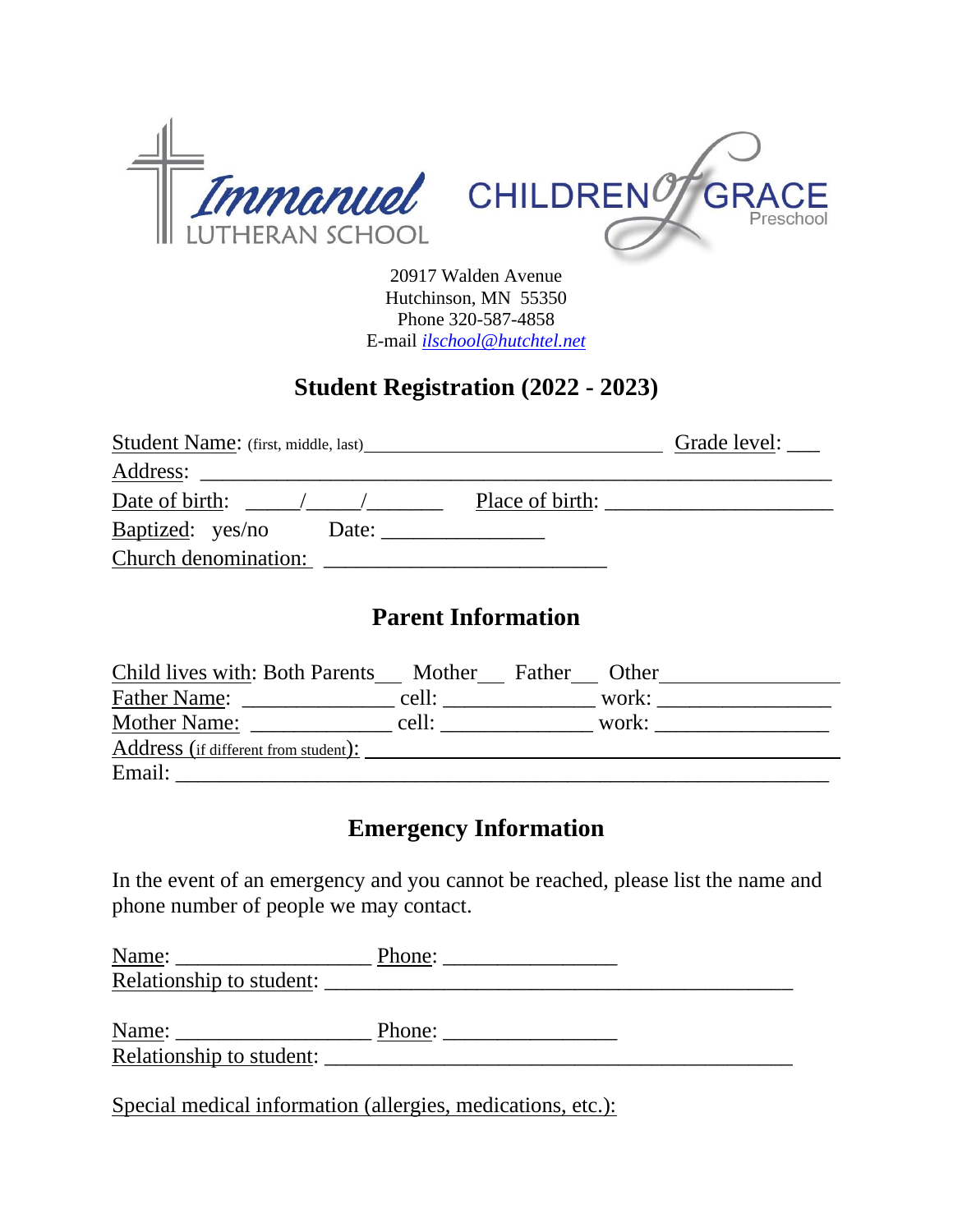# **Parent Volunteer**

On occasion Children of Grace Preschool and Immanuel Lutheran School will call upon parents and other members of the congregations to give of their time or talents through volunteer work. We ask you to assume this service for Christ as part of the mission and public ministry of this school and to perform it faithfully for the growth of God's kingdom among us. As a volunteer our school asks that you:

- 1. Be concerned about the faith and life of the young people assigned to them and nurture their growth in Christ.
- 2. Serve the school as an example of Christian conduct as required by the Lord (1 cor. 6:9-10. Col. 3:5, Eph. 5:1-7), work with the principal, teachers and the leadership of the school; and by the grace of God do everything possible to promote Christian training and a spirit of service with our youth and so advance the kingdom of Christ among us.

One of the main concerns of the Board for Christian Education and staff of the school is to maintain a safe environment for the children at all times. Therefore we are asking volunteers to read the following statement and sign below verifying they are able to work with the children.

*By volunteering to work with the youth of the school, I certify that I have not been personally involved in any incidents of child molestation, child abuse, sexual misconduct, exploitation or harassment in the State of Minnesota or any other state in the past.*

Parent name: (printed) \_\_\_\_\_\_\_\_\_\_\_\_\_\_\_\_\_\_\_\_\_\_\_\_\_\_\_\_\_\_\_\_\_\_\_

Parent signature: \_\_\_\_\_\_\_\_\_\_\_\_\_\_\_\_\_\_\_\_\_\_\_\_\_\_\_\_\_\_\_\_\_\_\_\_\_\_\_\_

Parent name: (printed) \_\_\_\_\_\_\_\_\_\_\_\_\_\_\_\_\_\_\_\_\_\_\_\_\_\_\_\_\_\_\_\_\_\_\_

Parent signature: \_\_\_\_\_\_\_\_\_\_\_\_\_\_\_\_\_\_\_\_\_\_\_\_\_\_\_\_\_\_\_\_\_\_\_\_\_\_\_\_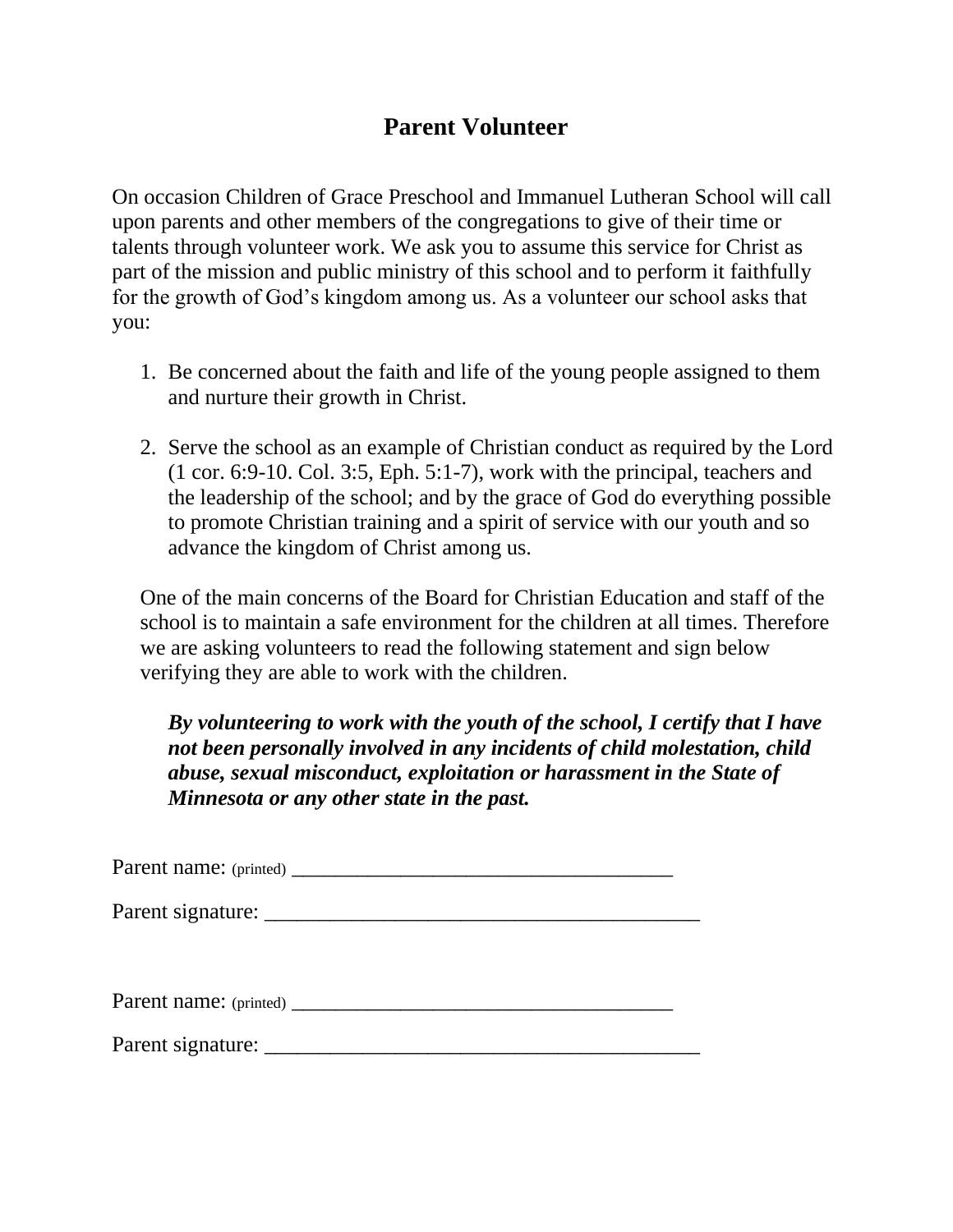## **Accident Waiver**

If my child has an accident during the school day, I give permission for a teacher or aide to clean them in the event that a parent and/or emergency contact cannot be reached. \_\_\_\_\_\_\_\_ (Parent initials)

## **Insurance Waiver**

I/We have adequate insurance to protect our children in case of an accident. \_\_\_\_\_\_\_\_\_\_ (Parent initials)

## **Hot Lunch/Beverage Program Waiver**

I/We give our child permission to participate in the hot lunch and beverage program offered at Immanuel Lutheran School and Children of Grace Preschool. We agree that Immanuel Lutheran School and Children of Grace Preschool and those preparing and serving the lunch and beverages are not to be held responsible for anything that may happen in connection with these programs.  $\overline{P}$  (Parent initials)

# **Photo Release**

I do/I don't give permission for my child to be photographed in our program, program functions and field trips. I understand that the photograph may be taken by school staff, professional photographers, news, media, or other parents.

(Parent initials)

## **Milk Request**

My child is allowed to have milk: (Circle one) White Chocolate Either

\_\_\_\_\_I do not want my child to have milk.

\_\_\_\_\_\_\_ (Parent initials)

# **Field Trip Attendance**

Yes/No my child has my permission to participate in school field trips for this school year, and may ride with a volunteer driver, if needed.

\_\_\_\_\_\_ (Parent initials)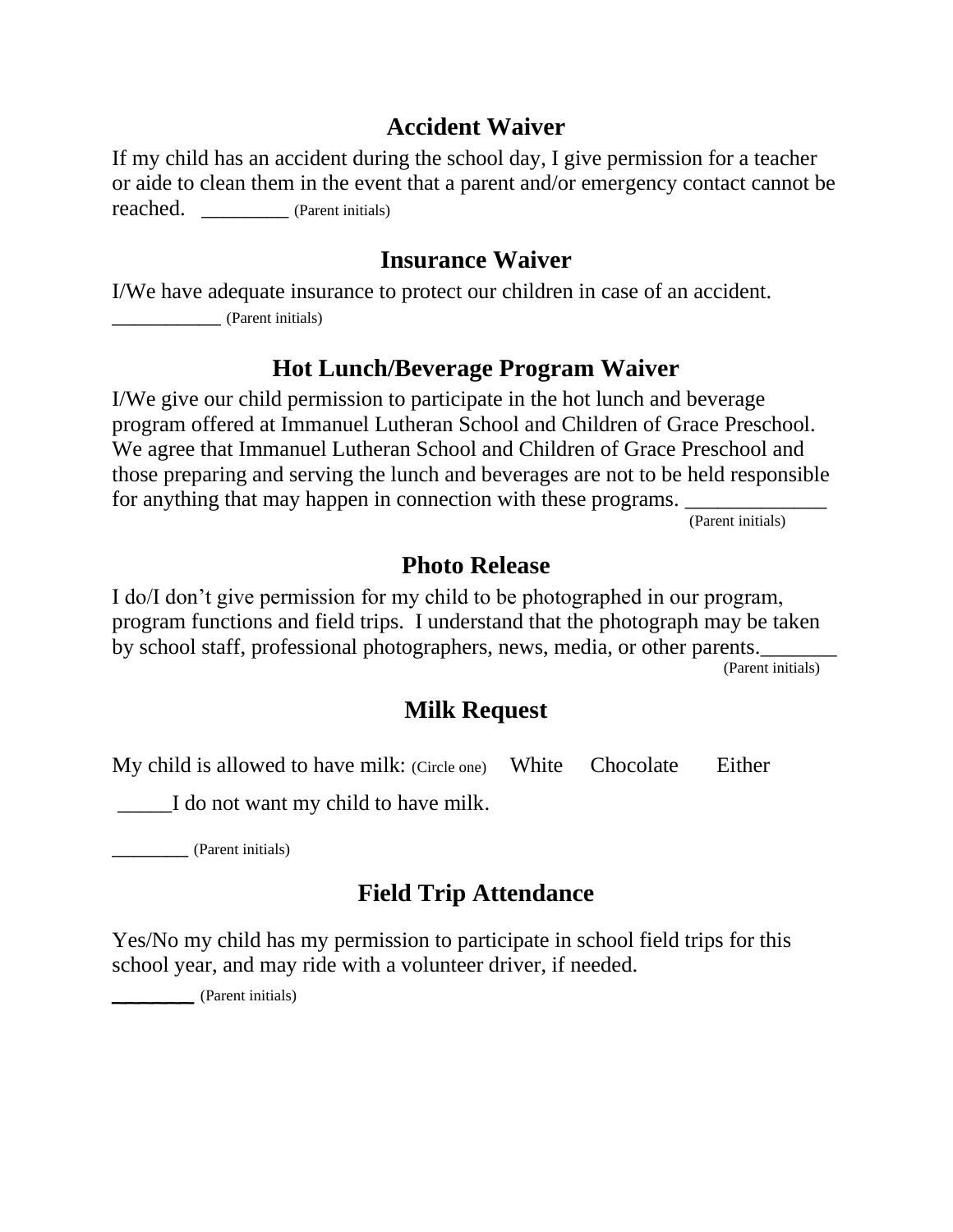#### **Emergency Pre-Consent Form**

Child Name: \_\_\_\_\_\_\_\_\_\_\_\_\_\_\_\_\_\_\_\_ DOB: \_\_\_\_\_/\_\_\_\_\_\_/\_\_\_\_\_\_\_\_\_ In case of a child's medical emergency, parent permission for treatment is required. If the school teacher or staff in unable to contact a parent in an emergency, this form authorizes emergency medical treatment for the child. Please fill out one form for each child in your family attending Children of Grace Preschool or Immanuel Lutheran School. Your child's teacher will have this form in the classroom, and will take it on every field trip. Athletic coaches will also take a copy along to all away games.

| Parent names:             |                                                                                 |  |
|---------------------------|---------------------------------------------------------------------------------|--|
| Child's physician:        |                                                                                 |  |
|                           | Wears glasses: yes/no Wears contacts: yes/no Hearing problems: yes/no           |  |
| Last tetanus shot:        |                                                                                 |  |
| Allergies:                |                                                                                 |  |
|                           | Any medical conditions that would affect participation in physical education or |  |
| sports? $\qquad \qquad$   |                                                                                 |  |
|                           |                                                                                 |  |
| <b>Mothers Phone:</b>     |                                                                                 |  |
| <b>Fathers Phone:</b>     |                                                                                 |  |
| <b>Emergency Contact:</b> |                                                                                 |  |
| Name:                     |                                                                                 |  |
| Phone:                    |                                                                                 |  |
|                           |                                                                                 |  |

I hereby consent to and authorize emergency medical treatment that is judged necessary for my child, in the event that I cannot be reached. (Both parent signatures are required)

\_\_\_\_\_\_\_\_\_\_\_\_\_\_\_\_\_\_\_\_\_\_\_\_\_\_\_\_\_\_\_\_\_\_\_\_

\_\_\_\_\_\_\_\_\_\_\_\_\_\_\_\_\_\_\_\_\_\_\_\_\_\_\_\_\_\_\_\_\_\_\_\_